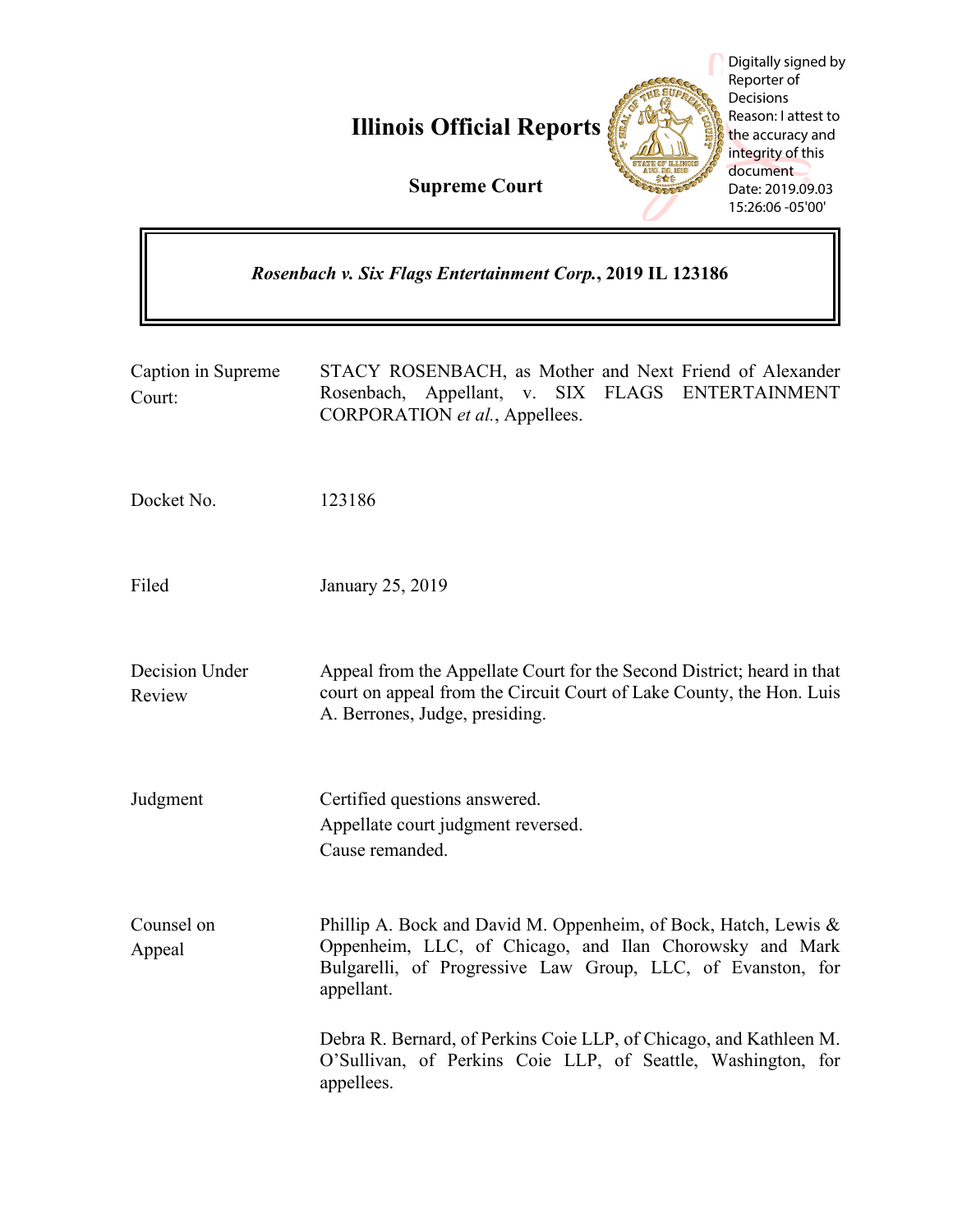Rebecca K. Glenberg, Megan Rosenfeld, and Michael C. Landis, all of Chicago, Joseph Jerome, of Washington, D.C., Adam Schwartz, of San Francisco, California, and Nathan Freed Wessler, of New York, New York, for *amici curiae* American Civil Liberties Union *et al.*

Adam J. Levitt and Amy E. Keller, of DiCello Levitt & Casey LLC, of Chicago, and Marc Rotenberg, Alan Butler, and Natasha Babazadeh, of Washington, D.C., for *amicus curiae* Electronic Privacy Information Center.

Melissa A. Siebert and Bonnie Keane DelGobbo, of Baker Hostetler LLP, of Chicago, and Angelo I. Amador, of Washington, D.C., for *amici curiae* Restaurant Law Center *et al.*

Gary M. Miller, of Shook, Hardy & Bacon L.L.P., of Chicago, for *amici curiae* Illinois Retail Merchants Association *et al.*

Michele Odorizzi and Michael A. Scodro, of Mayer Brown LLP, of Chicago, and Lauren R. Goldman and Michael Rayfield, of Mayer Brown LLP, of New York, New York, for *amicus curiae* Internet Association.

Noah A. Finkel and Thomas E. Ahlering, of Seyfarth Shaw LLP, of Chicago, for *amicus curiae* Illinois Chamber of Commerce.

Justices CHIEF JUSTICE KARMEIER delivered the judgment of the court, with opinion. Justices Thomas, Kilbride, Garman, Burke, Theis, and Neville concurred in the judgment and opinion.

## **OPINION**

¶ 1 The Biometric Information Privacy Act (Act) (740 ILCS 14/1 *et seq.* (West 2016)) imposes numerous restrictions on how private entities collect, retain, disclose, and destroy biometric identifiers, including retina or iris scans, fingerprints, voiceprints, scans of hand or face geometry, or biometric information. Under the Act, any person "aggrieved" by a violation of its provisions "shall have a right of action \*\*\* against an offending party" and "may recover for each violation" the greater of liquidated damages or actual damages, reasonable attorney fees and costs, and any other relief, including an injunction, that the court deems appropriate.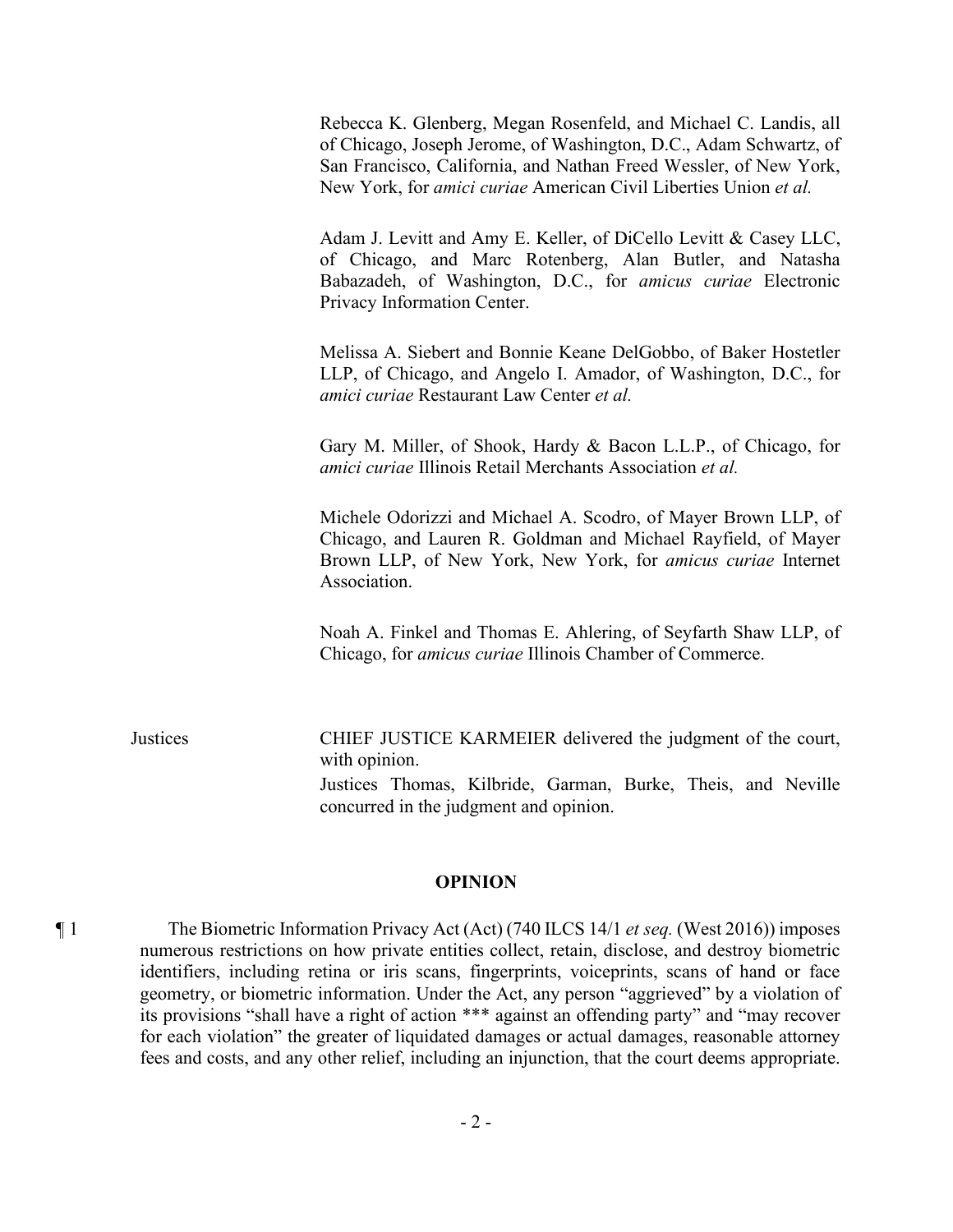*Id.* § 20. The central issue in this case, which reached the appellate court by means of a permissive interlocutory appeal pursuant to Illinois Supreme Court Rule 308 (eff. Jan. 1, 2016), is whether one qualifies as an "aggrieved" person and may seek liquidated damages and injunctive relief pursuant to the Act if he or she has not alleged some actual injury or adverse effect, beyond violation of his or her rights under the statute. The appellate court answered this question in the negative. In its view, "a plaintiff who alleges only a technical violation of the statute without alleging *some* injury or adverse effect is not an aggrieved person" within the meaning of the law. (Emphasis in original.) 2017 IL App (2d) 170317, ¶ 23. We granted leave to appeal (Ill. S. Ct. R. 315(a) (eff. Nov. 1, 2017)) and now reverse and remand to the circuit court for further proceedings.

## ¶ 2 BACKGROUND

¶ 3 The question the appellate court was asked to consider in this case arose in the context of a motion to dismiss pursuant to section 2-615 of the Code of Civil Procedure (Code) (735 ILCS 5/2-615 (West 2016)). We therefore take the following well-pleaded facts from the complaint and accept them as true for purposes of our review. *Cochran v. Securitas Security Services USA, Inc.*, 2017 IL 121200, 11.

¶ 4 Six Flags Entertainment Corporation and its subsidiary Great America LLC own and operate the Six Flags Great America amusement park in Gurnee, Illinois. Defendants sell repeat-entry passes to the park. Since at least 2014, defendants have used a fingerprinting process when issuing those passes. As alleged by the complaint, their system "scans pass holders' fingerprints; collects, records and stores 'biometric' identifiers and information gleaned from the fingerprints; and then stores that data in order to quickly verify customer identities upon subsequent visits by having customers scan their fingerprints to enter the theme park." According to the complaint, "[t]his makes entry into the park faster and more seamless, maximizes the time pass holders are in the park spending money, and eliminates lost revenue due to fraud or park entry with someone else's pass."

¶ 5 In May or June 2014, while the fingerprinting system was in operation, Stacy Rosenbach's 14-year-old son, Alexander, visited defendants' amusement park on a school field trip. In anticipation of that visit, Rosenbach had purchased a season pass for him online. Rosenbach paid for the pass and provided personal information about Alexander, but he had to complete the sign-up process in person once he arrived at the amusement park.

¶ 6 The process involved two steps. First, Alexander went to a security checkpoint, where he was asked to scan his thumb into defendants' biometric data capture system. After that, he was directed to a nearby administrative building, where he obtained a season pass card. The card and his thumbprint, when used together, enabled him to gain access as a season pass holder.

¶ 7 Upon returning home from defendants' amusement park, Alexander was asked by Rosenbach for the booklet or paperwork he had been given in connection with his new season pass. In response, Alexander advised her that defendants did "it all by fingerprint now" and that no paperwork had been provided.

¶ 8 The complaint alleges that this was the first time Rosenbach learned that Alexander's fingerprints were used as part of defendants' season pass system. Neither Alexander, who was a minor, nor Rosenbach, his mother, were informed in writing or in any other way of the specific purpose and length of term for which his fingerprint had been collected. Neither of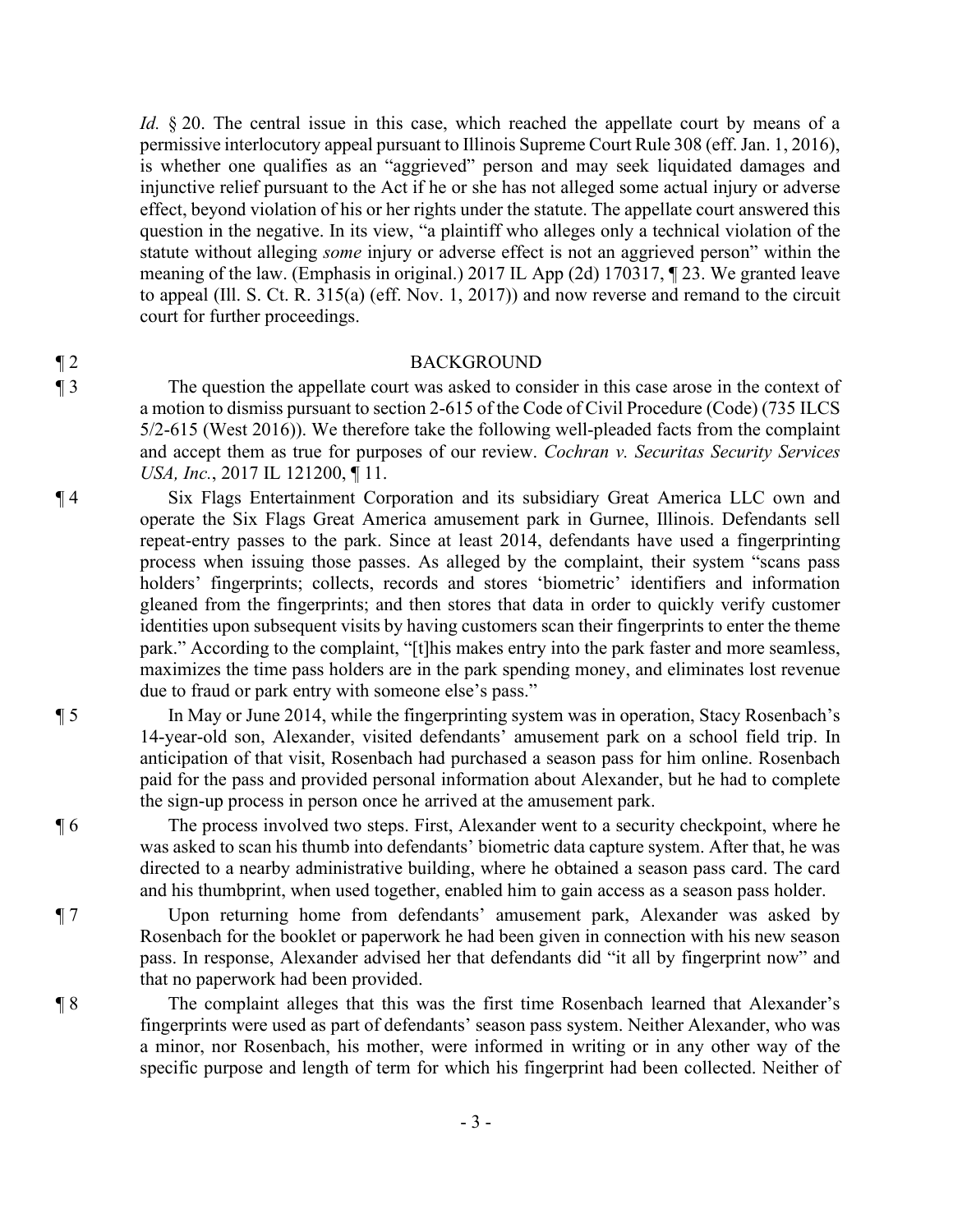them signed any written release regarding taking of the fingerprint, and neither of them consented in writing "to the collection, storage, use, sale, lease, dissemination, disclosure, redisclosure, or trade of, or for [defendants] to otherwise profit from, Alexander's thumbprint or associated biometric identifiers or information."

¶ 9 The school field trip was Alexander's last visit to the amusement park. Although he has not returned there since, defendants have retained his biometric identifiers and information. They have not publicly disclosed what was done with the information or how long it will be kept, nor do they have any "written policy made available to the public that discloses [defendants'] retention schedule or guidelines for retaining and then permanently destroying biometric identifiers and biometric information."

- ¶ 10 In response to the foregoing events, Rosenbach, acting in her capacity as mother and next friend of Alexander (see 755 ILCS 5/11-13(d) (West 2016)), brought this action on his behalf in the circuit court of Lake County.<sup>1</sup> The action seeks redress for Alexander, individually and on behalf of all other similarly situated persons, under the Act (740 ILCS 14/1 *et seq.* (West 2016)), which, as noted at the outset of this opinion, provides that any person "aggrieved" by a violation of the Act's provisions "shall have a right of action \*\*\* against an offending party" and "may recover for each violation" the greater of liquidated damages or actual damages, reasonable attorney fees and costs, and any other relief, including an injunction, that the court deems appropriate (*id.* § 20).
- ¶ 11 The complaint, as amended, is in three counts. Count I seeks damages on the grounds that defendants violated section 15(b) of the Act (*id.* § 15(b)) by (1) collecting, capturing, storing, or obtaining biometric identifiers and biometric information from Alexander and other members of the proposed class without informing them or their legally authorized representatives in writing that the information was being collected or stored; (2) not informing them in writing of the specific purposes for which defendants were collecting the information or for how long they would keep and use it; and (3) not obtaining a written release executed by Alexander, his mother, or members of the class before collecting the information. Count II requests injunctive relief under the Act to compel defendants to make disclosures pursuant to the Act's requirements and to prohibit them from violating the Act going forward. Count III asserts a common-law action for unjust enrichment.
- 

¶ 12 Defendants sought dismissal of Rosenbach's action under both sections 2-615 and 2-619 of the Code (735 ILCS 5/2-615, 2-619 (West 2016)) in a combined motion filed pursuant to section 2-619.1 (*id.* § 2-619.1). As grounds for their motion, defendants asserted that one of the named defendants had no relation to the facts alleged, that plaintiff had suffered no actual or threatened injury and therefore lacked standing to sue, and that plaintiff's complaint failed to state a cause of action for violation of the Act or for unjust enrichment.

¶ 13 Following a hearing, and proceeding only under section 2-615 of the Code, the circuit court denied the motion as to counts I and II, which sought damages and injunctive relief under the

<sup>&</sup>lt;sup>1</sup>Although Stacy Rosenbach has been referred to as the plaintiff in these proceedings, that is not technically accurate. Alexander is the plaintiff. Rosenbach is his next friend. A next friend of a minor is not a party to the litigation but simply represents the real party, who, as a minor, lacks capacity to sue in his or her own name. See *Blue v. People*, 223 Ill. App. 3d 594, 596 (1992). During oral argument, counsel for Rosenbach confirmed that she appears here solely on behalf of her son and asserts no claim for herself.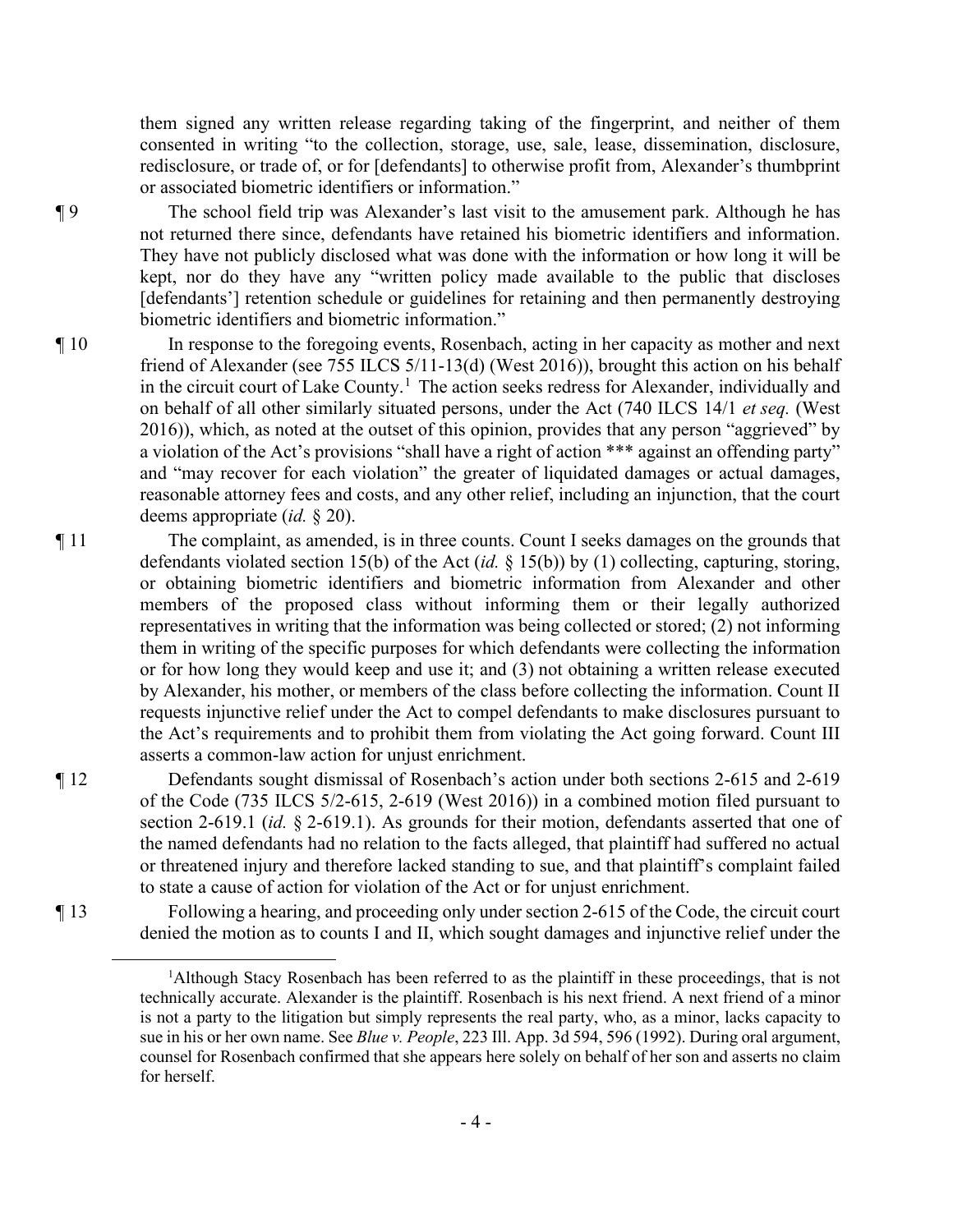Act, but granted the motion as to count III, the unjust enrichment claim, and dismissed that claim with prejudice.

¶ 14 Defendants sought interlocutory review of the circuit court's ruling under Illinois Supreme Court Rule 308 (eff. Jan. 1, 2016) on the grounds that it involved a question of law as to which there is substantial ground for a difference of opinion and that an immediate appeal might materially advance the ultimate termination of the litigation. The following two questions of law were identified by the circuit court:

> (1) "[w]hether an individual is an aggrieved person under §20 of the Illinois Biometric Information Privacy Act, 740 ILCS 14/20, and may seek statutory liquidated damages authorized under §20(l) of the Act when the only injury he alleges is a violation of §l5(b) of the Act by a private entity who collected his biometric identifiers and/or biometric information without providing him the required disclosures and obtaining his written consent as required by §15(b) of the Act," and

> (2) "[w]hether an individual is an aggrieved person under §20 of the Illinois Biometric Information Privacy Act, 740 ILCS 14/20, and may seek injunctive relief authorized under §20(4) of the Act, when the only injury he alleges is a violation of §15(b) of the Act by a private entity who collected his biometric identifiers and/or biometric information without providing him the required disclosures and obtaining his written consent as required by §15(b) of the Act."

¶ 15 The appellate court granted review of the circuit court's order and answered both certified questions in the negative. In its view, a plaintiff is not "aggrieved" within the meaning of the Act and may not pursue either damages or injunctive relief under the Act based solely on a defendant's violation of the statute. Additional injury or adverse effect must be alleged. The injury or adverse effect need not be pecuniary, the appellate court held, but it must be more than a "technical violation of the Act." 2017 IL App (2d) 170317, ¶ 28.

¶ 16 Rosenbach petitioned this court for leave to appeal. Ill. S. Ct. R. 315 (eff. Nov. 1, 2017). We allowed her petition and subsequently permitted friend of the court briefs to be filed in support of her position by the Electronic Privacy Information Center and by a consortium of groups including the American Civil Liberties Union, the Center for Democracy and Technology, and the Electronic Frontier Foundation. See Ill. S. Ct. R. 345 (eff. Sept. 20, 2010). The court also permitted the Restaurant Law Center and Illinois Restaurant Association, the Internet Association, and the Illinois Chamber of Commerce to file friend of the court briefs in support of defendants.

## ¶ 17 ANALYSIS

- ¶ 18 Because this appeal concerns questions of law certified by the circuit court pursuant to Illinois Supreme Court Rule 308 (eff. Jan. 1, 2016), our review is *de novo*. *Rozsavolgyi v. City of Aurora*, 2017 IL 121048, ¶ 21. *De novo* review is also appropriate because the appeal arose in the context of an order denying a section 2-615 motion to dismiss (*Marshall v. Burger King Corp.*, 222 Ill. 2d 422, 429 (2006)) and its resolution turns on a question of statutory interpretation (*Eads v. Heritage Enterprises, Inc.*, 204 Ill. 2d 92, 96 (2003)).
- ¶ 19 The Biometric Privacy Information Act (740 ILCS 14/1 *et seq.* (West 2016)), on which counts I and II of Rosenbach's complaint are founded, was enacted in 2008 to help regulate "the collection, use, safeguarding, handling, storage, retention, and destruction of biometric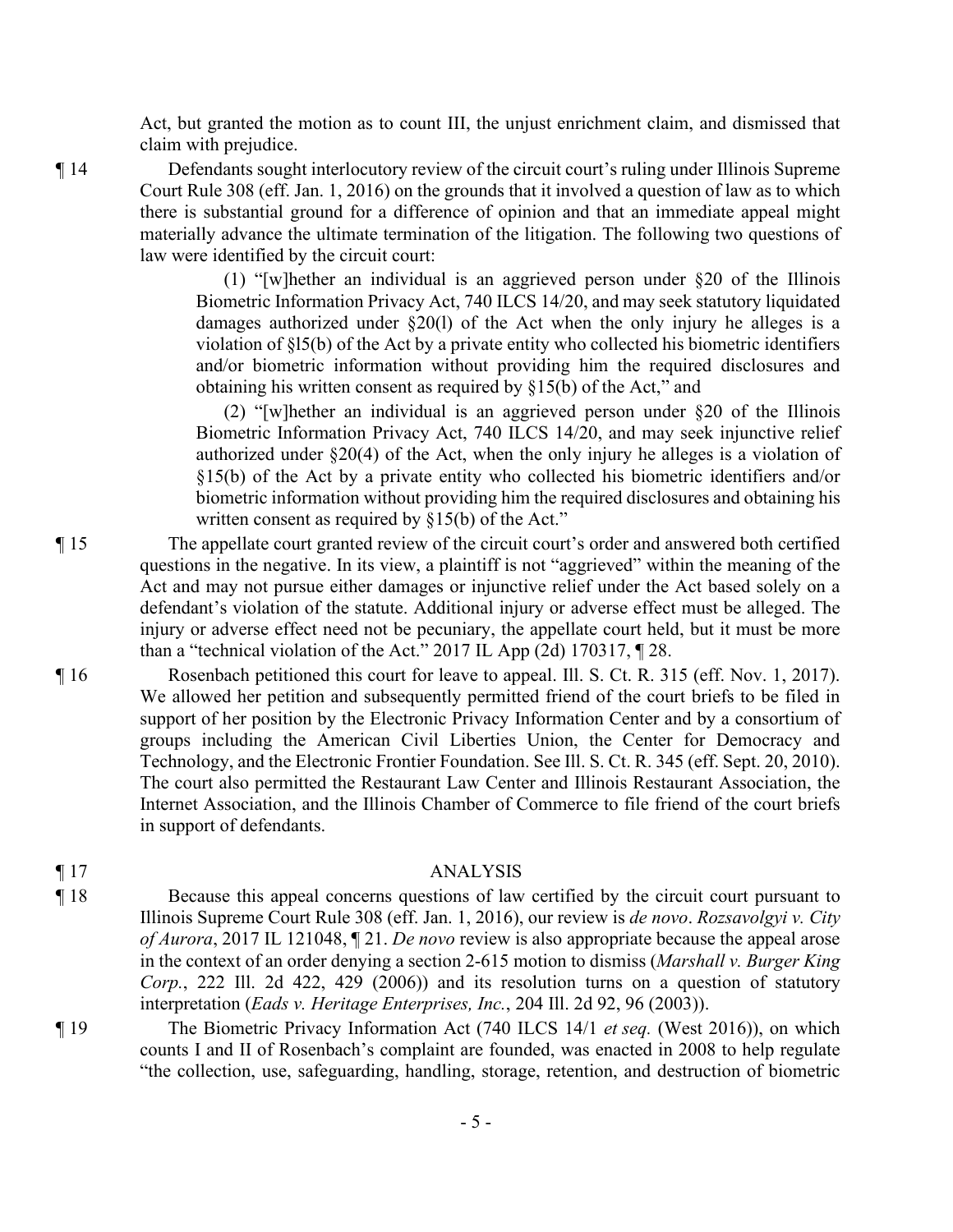identifiers and information." *Id.* § 5(g). The Act defines "biometric identifier" to mean "a retina or iris scan, fingerprint, voiceprint, or scan of hand or face geometry." *Id.* § 10. "Biometric information" means "any information, regardless of how it is captured, converted, stored, or shared, based on an individual's biometric identifier used to identify an individual." *Id.* It is undisputed that the thumbprint collected by defendants from Rosenbach's son, Alexander, when they processed his season pass constituted a biometric identifier subject to the Act's provisions and that the electronically stored version of his thumbprint constituted biometric information within the meaning of the law.

¶ 20 Section 15 of the Act (*id.* § 15) imposes on private entities such as defendants various obligations regarding the collection, retention, disclosure, and destruction of biometric indentifiers and biometric information. Among these is the following:

> "(b) No private entity may collect, capture, purchase, receive through trade, or otherwise obtain a person's or a customer's biometric identifier or biometric information, unless it first:

(1) informs the subject or the subject's legally authorized representative in writing that a biometric identifier or biometric information is being collected or stored;

(2) informs the subject or the subject's legally authorized representative in writing of the specific purpose and length of term for which a biometric identifier or biometric information is being collected, stored, and used; and

(3) receives a written release executed by the subject of the biometric identifier or biometric information or the subject's legally authorized representative." *Id.* § 15(b).

¶ 21 These provisions are enforceable through private rights of action. Specifically, section 20 of the Act provides that "[a]ny person aggrieved by a violation of this Act shall have a right of action in a State circuit court or as a supplemental claim in federal district court against an offending party." *Id.* § 20. Section 20 further provides that

"[a] prevailing party may recover for each violation:

(1) against a private entity that negligently violates a provision of this Act, liquidated damages of \$1,000 or actual damages, whichever is greater;

(2) against a private entity that intentionally or recklessly violates a provision of this Act, liquidated damages of \$5,000 or actual damages, whichever is greater;

(3) reasonable attorneys' fees and costs, including expert witness fees and other litigation expenses; and

(4) other relief, including an injunction, as the State or federal court may deem appropriate." *Id.*

¶ 22 As noted earlier in this opinion, Rosenbach's complaint alleges that defendants violated the provisions of section 15 of the Act when it collected her son's thumbprint without first following the statutorily prescribed protocol. For the purposes of this appeal, the existence of those violations is not contested. The basis for defendants' current challenge is that no other type of injury or damage to Rosenbach's son has been alleged. Rosenbach seeks redress on her son's behalf and on behalf of a class of similarly situated individuals based solely on defendants' failure to comply with the statute's requirements. In defendants' view, that is not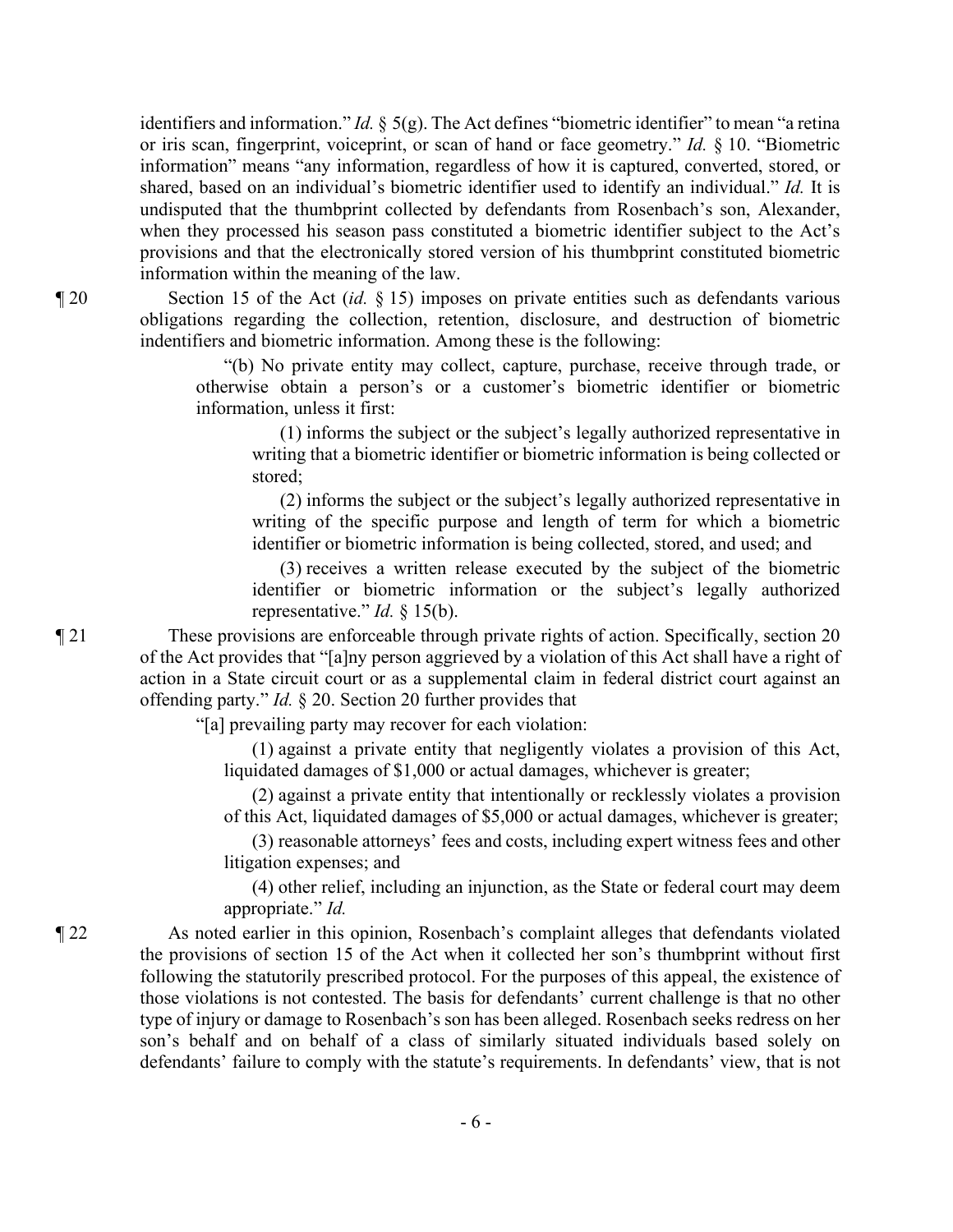sufficient. They contend that an individual must have sustained some actual injury or harm, apart from the statutory violation itself, in order to sue under the Act. According to defendants, violation of the statute, without more, is not actionable.

¶ 23 While the appellate court in this case found defendants' argument persuasive, a different district of the appellate court subsequently rejected the identical argument in *Sekura v. Krishna Schaumburg Tan, Inc.*, 2018 IL App (1st) 180175. We reject it as well, as a recent federal district court decision correctly reasoned we might do. *In re Facebook Biometric Information Privacy Litigation*, 326 F.R.D. 535, 545-47 (N.D. Cal. 2018).

- ¶ 24 We begin our analysis with basic principles of statutory construction. When construing a statute, our primary objective is to ascertain and give effect to the legislature's intent. That intent is best determined from the plain and ordinary meaning of the language used in the statute. When the statutory language is plain and unambiguous, we may not depart from the law's terms by reading into it exceptions, limitations, or conditions the legislature did not express, nor may we add provisions not found in the law. *Acme Markets, Inc. v. Callanan*, 236 Ill. 2d 29, 37-38 (2009).
- ¶ 25 Defendants read the Act as evincing an intention by the legislature to limit a plaintiff's right to bring a cause of action to circumstances where he or she has sustained some actual damage, beyond violation of the rights conferred by the statute, as the result of the defendant's conduct. This construction is untenable. When the General Assembly has wanted to impose such a requirement in other situations, it has made that intention clear. Section 10a(a) of the Consumer Fraud and Deceptive Business Practices Act (815 ILCS 505/10a(a) (West 2016)) is an example. To bring a private cause of action under that law, actual damage to the plaintiff must be alleged. *Oliveira v. Amoco Oil Co.*, 201 Ill. 2d 134, 149 (2002); *Haywood v. Massage Envy Franchising, LLC*, 887 F.3d 329, 333 (7th Cir. 2018).
- ¶ 26 In contrast is the AIDS Confidentiality Act (410 ILCS 305/1 *et seq.* (West 2016)). There, the legislature authorized private rights of action for monetary relief, attorney fees, and such other relief as the court may deem appropriate, including an injunction, by any person "aggrieved" by a violation of the statute or a regulation promulgated under the statute. *Id.* § 13. Proof of actual damages is not required in order to recover. *Doe v. Chand*, 335 Ill. App. 3d 809, 822 (2002).
- ¶ 27 Section 20 of the Act (740 ILCS 14/20 (West 2016)), the provision that creates the private right of action on which Rosenbach's cause of action is premised, clearly follows the latter model. In terms that parallel the AIDS Confidentiality Act, it provides simply that "[a]ny person aggrieved by a violation of this Act shall have a right of action in a State circuit court or as a supplemental claim in federal district court against an offending party." *Id.*
- ¶ 28 Admittedly, this parallel, while instructive (*Hartney Fuel Oil Co. v. Hamer*, 2013 IL 115130, ¶ 25), is not dispositive. Separate acts with separate purposes need not, after all, define similar terms in the same way. Rather, " 'the same word may mean one thing in one statute and something different in another, dependent upon the connection in which the word is used, the object or purpose of the statute, and the consequences which probably will result from the proposed construction. [Citations.]' " *People v. Ligon*, 2016 IL 118023, ¶ 26 (quoting *Mack v. Seaman*, 113 Ill. App. 3d 151, 154 (1983)). Accepted principles of statutory construction, however, compel the conclusion that a person need not have sustained actual damage beyond violation of his or her rights under the Act in order to bring an action under it.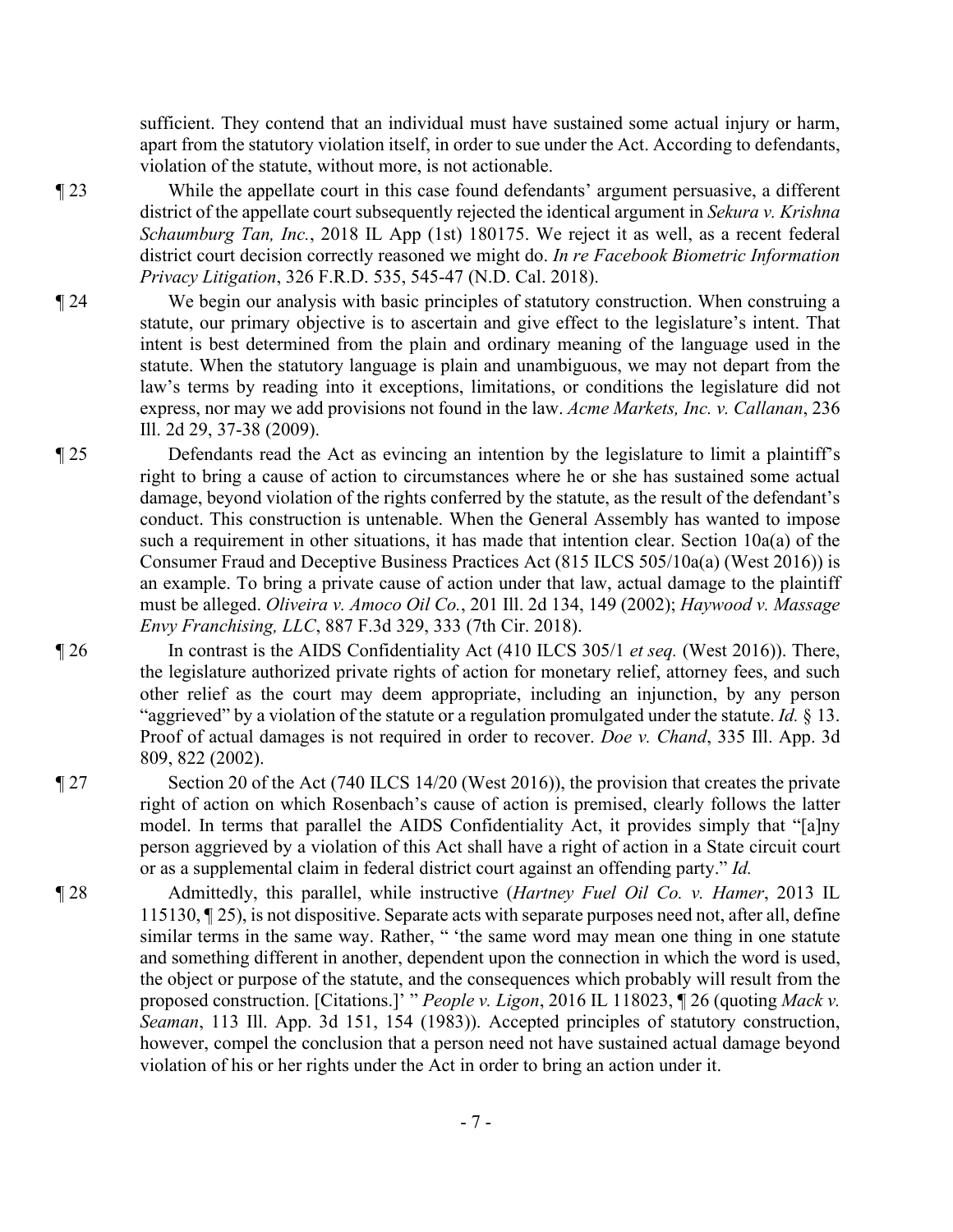- ¶ 29 As with the AIDS Confidentiality Act, the Act does not contain its own definition of what it means to be "aggrieved" by a violation of the law. Where, as here, a statutory term is not defined, we assume the legislature intended for it to have its popularly understood meaning. Likewise, if a term has a settled legal meaning, the courts will normally infer that the legislature intended to incorporate that established meaning into the law. *People v. Johnson*, 2013 IL 114639, ¶ 9. Applying these canons of construction, it is clear that defendants' challenge to Rosenbach's right to bring suit on behalf of her son is meritless.
- ¶ 30 More than a century ago, our court held that to be aggrieved simply "means having a substantial grievance; a denial of some personal or property right." *Glos v. People*, 259 Ill. 332, 340 (1913). A person who suffers actual damages as the result of the violation of his or her rights would meet this definition of course, but sustaining such damages is not necessary to qualify as "aggrieved." Rather, "[a] person is prejudiced or aggrieved, in the legal sense, when a legal right is invaded by the act complained of *or* his pecuniary interest is directly affected by the decree or judgment." (Emphasis added.) *Id.*
- ¶ 31 This understanding of the term has been repeated frequently by Illinois courts and was embedded in our jurisprudence when the Act was adopted. See *American Surety Co. v. Jones*, 384 Ill. 222, 229-30 (1943); *In re Estate of Hinshaw*, 19 Ill. App. 2d 239, 255 (1958); *In re Estate of Harmston*, 10 Ill. App. 3d 882, 885 (1973); *Greeling v. Abendroth*, 351 Ill. App. 3d 658, 662 (2004). We must presume that the legislature was aware of that precedent and acted accordingly. See *People v. Cole*, 2017 IL 120997, ¶ 30.
- ¶ 32 The foregoing understanding of the term is also consistent with standard definitions of "aggrieved" found in dictionaries, which we may consult when attempting to ascertain the plain and ordinary meaning of a statutory term where, as here, the term has not been specifically defined by the legislature. *In re M.I.*, 2016 IL 120232, ¶ 26. Merriam-Webster's Collegiate Dictionary, for example, defines aggrieved as "suffering from an infringement or denial of legal rights." Merriam-Webster's Collegiate Dictionary 25 (11th ed. 2006). Similarly, the leading definition given in Black's Law Dictionary is "having legal rights that are adversely affected." Black's Law Dictionary 77 (9th ed. 2009). This is therefore the meaning we believe the legislature intended here.
- ¶ 33 Based upon this construction, the appellate court's response to the certified questions was incorrect. Through the Act, our General Assembly has codified that individuals possess a right to privacy in and control over their biometric identifiers and biometric information. See *Patel v. Facebook Inc.*, 290 F. Supp. 3d 948, 953 (N.D. Cal. 2018). The duties imposed on private entities by section 15 of the Act (740 ILCS 14/15 (West 2016)) regarding the collection, retention, disclosure, and destruction of a person's or customer's biometric identifiers or biometric information define the contours of that statutory right. Accordingly, when a private entity fails to comply with one of section 15's requirements, that violation constitutes an invasion, impairment, or denial of the statutory rights of any person or customer whose biometric identifier or biometric information is subject to the breach. Consistent with the authority cited above, such a person or customer would clearly be "aggrieved" within the meaning of section 20 of the Act (*id.* § 20) and entitled to seek recovery under that provision. No additional consequences need be pleaded or proved. The violation, in itself, is sufficient to support the individual's or customer's statutory cause of action.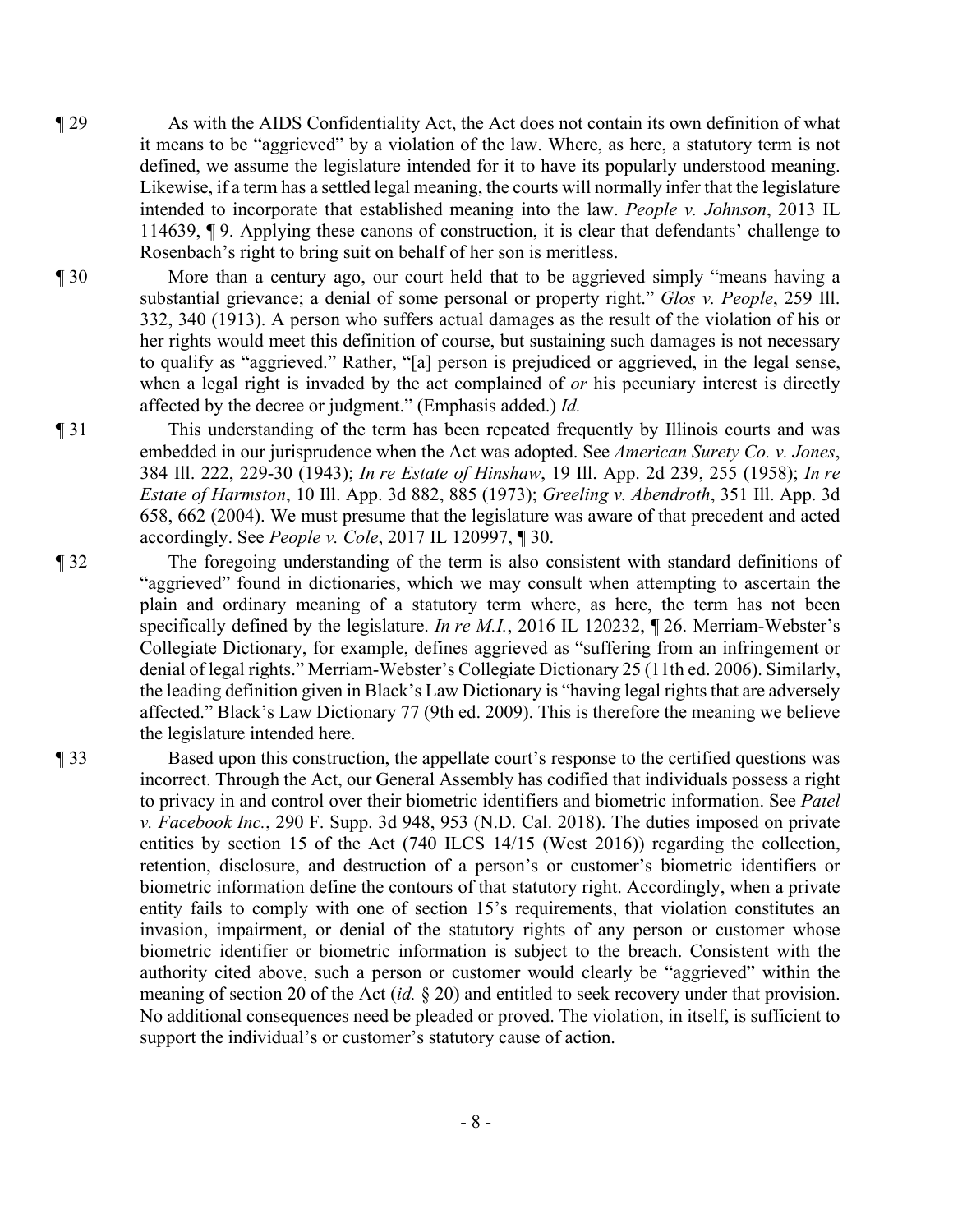¶ 34 In reaching a contrary conclusion, the appellate court characterized violations of the law, standing alone, as merely "technical" in nature. 2017 IL App (2d) 170317, ¶ 23. Such a characterization, however, misapprehends the nature of the harm our legislature is attempting to combat through this legislation. The Act vests in individuals and customers the right to control their biometric information by requiring notice before collection and giving them the power to say no by withholding consent. *Patel*, 290 F. Supp. 3d at 953. These procedural protections "are particularly crucial in our digital world because technology now permits the wholesale collection and storage of an individual's unique biometric identifiers—identifiers that cannot be changed if compromised or misused." *Id.* at 954. When a private entity fails to adhere to the statutory procedures, as defendants are alleged to have done here, "the right of the individual to maintain [his or] her biometric privacy vanishes into thin air. The precise harm the Illinois legislature sought to prevent is then realized." *Id.* This is no mere "technicality." The injury is real and significant.

¶ 35 This construction of the law is supported by the General Assembly's stated assessment of the risks posed by the growing use of biometrics by businesses and the difficulty in providing meaningful recourse once a person's biometric identifiers or biometric information has been compromised. In enacting the law, the General Assembly expressly noted that

> "[b]iometrics are unlike other unique identifiers that are used to access finances or other sensitive information. For example, social security numbers, when compromised, can be changed. Biometrics, however, are biologically unique to the individual; therefore, once compromised, the individual has no recourse, is at heightened risk for identity theft, and is likely to withdraw from biometric-facilitated transactions." 740 ILCS 14/5(c) (West 2016).

The situation is particularly concerning, in the legislature's judgment, because "[t]he full ramifications of biometric technology are not fully known." *Id.* § 5(f).

¶ 36 The strategy adopted by the General Assembly through enactment of the Act is to try to head off such problems before they occur. It does this in two ways. The first is by imposing safeguards to insure that individuals' and customers' privacy rights in their biometric identifiers and biometric information are properly honored and protected to begin with, before they are or can be compromised. The second is by subjecting private entities who fail to follow the statute's requirements to substantial potential liability, including liquidated damages, injunctions, attorney fees, and litigation expenses "for each violation" of the law (*id.* § 20) whether or not actual damages, beyond violation of the law's provisions, can be shown.

¶ 37 The second of these two aspects of the law is as integral to implementation of the legislature's objectives as the first. Other than the private right of action authorized in section 20 of the Act, no other enforcement mechanism is available. It is clear that the legislature intended for this provision to have substantial force. When private entities face liability for failure to comply with the law's requirements without requiring affected individuals or customers to show some injury beyond violation of their statutory rights, those entities have the strongest possible incentive to conform to the law and prevent problems before they occur and cannot be undone. Compliance should not be difficult; whatever expenses a business might incur to meet the law's requirements are likely to be insignificant compared to the substantial and irreversible harm that could result if biometric identifiers and information are not properly safeguarded; and the public welfare, security, and safety will be advanced. That is the point of